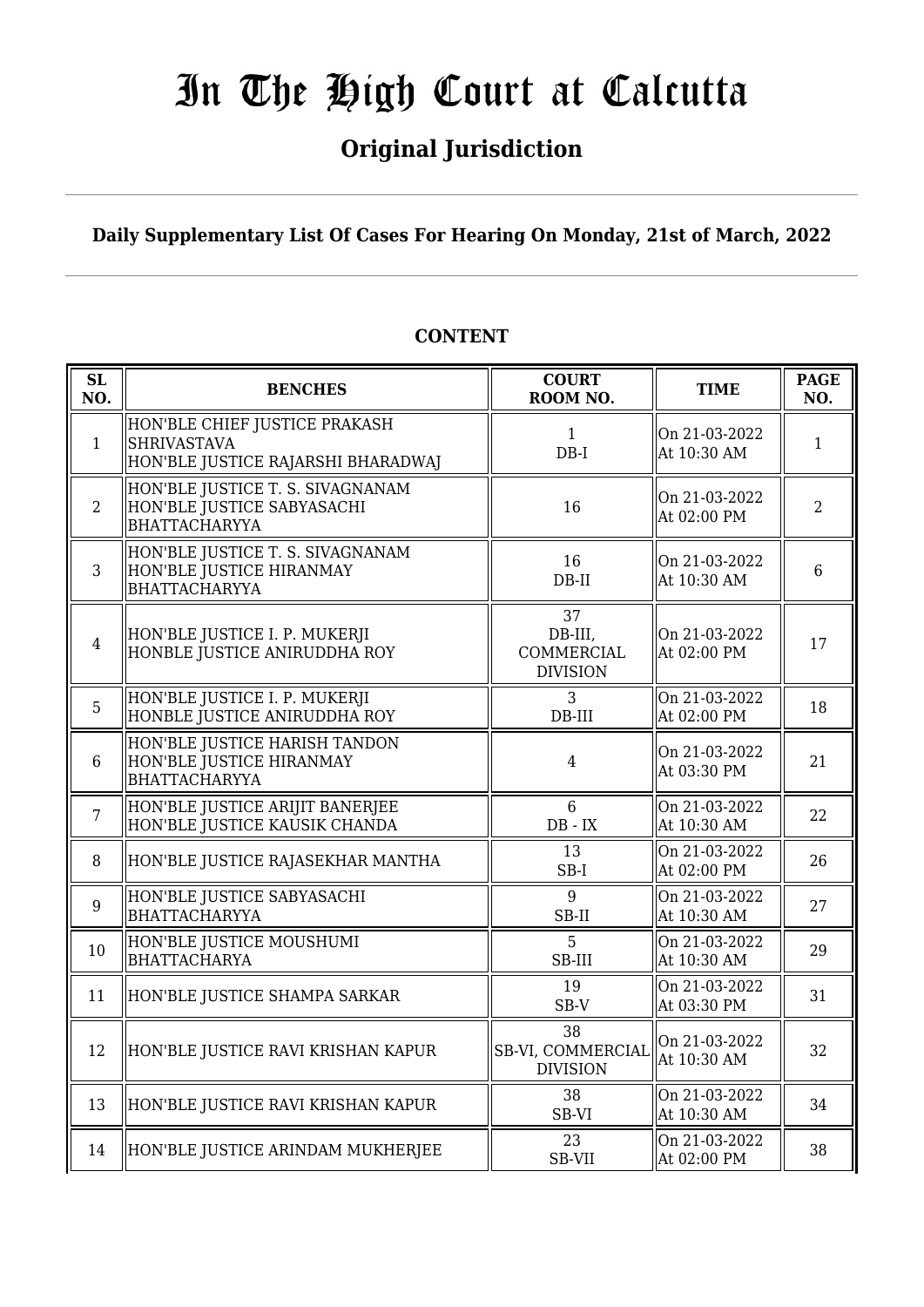| <b>SL</b><br>NO. | <b>BENCHES</b>                 | <b>COURT</b><br>ROOM NO. | <b>TIME</b>                    | <b>PAGE</b><br>NO. |
|------------------|--------------------------------|--------------------------|--------------------------------|--------------------|
| 15               | HON'BLE JUSTICE AMRITA SINHA   | 24<br>SB-IX              | On 21-03-2022<br>  At 10:30 AM | 40                 |
| 16               | HON'BLE JUSTICE MD. NIZAMUDDIN | <b>SB-XV</b>             | On 21-03-2022<br>  At 10:30 AM | 41                 |
| 17               | HONBLE JUSTICE ANIRUDDHA ROY   | 22                       | On 21-03-2022                  | 53                 |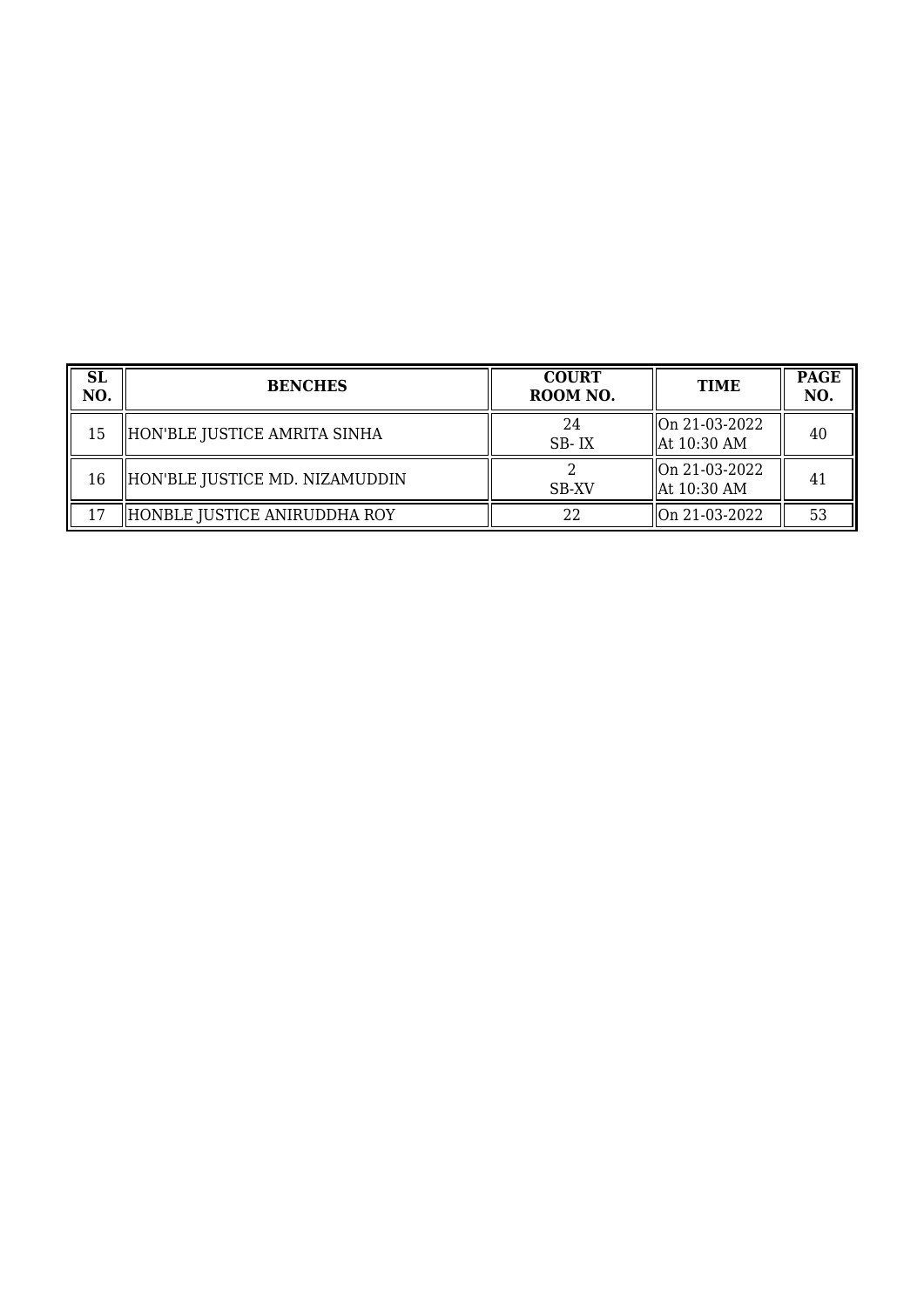

### **Original Side**

**DAILY CAUSELIST For Monday The 21st March 2022**

**COURT NO. 1**

### **DIVISION BENCH (DB-I)**

**AT 10:30 AM**

**HON'BLE CHIEF JUSTICE PRAKASH SHRIVASTAVA HON'BLE JUSTICE RAJARSHI BHARADWAJ FROM 21ST MARCH, 2022 (MONDAY)**

**PUBLIC INTEREST LITIGATION;**

#### **APPEAL FROM ORDER RELATING TO RESIDUARY (GROUP-IX) INCLUDING APPLICATIONS CONNECTED THERETO (2018 ONWARDS);**

**APPEAL UNDER SECTION 19(1)(A) OF THE CONTEMPT OF COURT'S ACT;**

**ANY OTHER MATTER, IRRESPECTIVE OF CLASSIFICATION, AS DIRECTED BY THE HON'BLE THE CHIEF JUSTICE.**

**NOTE: 1) ORIGINAL SIDE DIVISION BENCH MATTERS WILL BE TAKEN UP AFTER COMPLETION OF APPELLATE SIDE DIVISION BENCH MATTERS.**

**2) EVERY FRIDAY ORIGINAL SIDE DIVISION BENCH MATTERS WILL BE TAKEN UP FIRST, THEREAFTER APPELLATE SIDE DIVISION BENCH MATTERS WILL BE TAKEN UP.**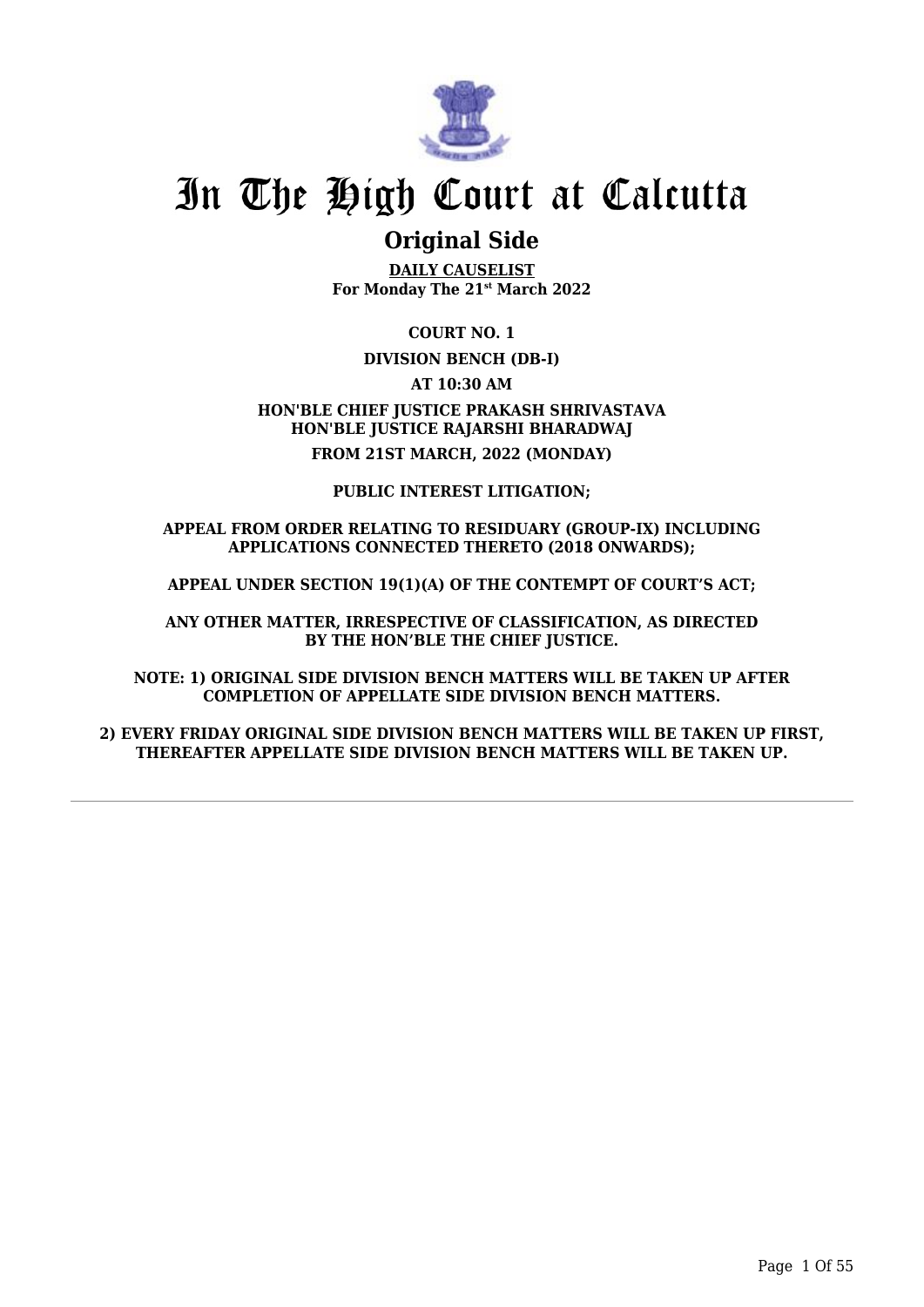

## **Original Side**

**DAILY CAUSELIST For Monday The 21st March 2022**

**COURT NO. 16**

**DIVISION BENCH ()**

**AT 2:00 PM**

**HON'BLE JUSTICE T. S. SIVAGNANAM HON'BLE JUSTICE SABYASACHI BHATTACHARYYA SHALL TAKE UP SOME ASSIGNED MATTERS PERTAINING TO ORIGINAL SIDE**

**ON 21ST MARCH, 2022 AT 02:00 P.M.**

|     |                                      | SPECIALLI ASSIGNED MAI I EKS                                                      |                                         |
|-----|--------------------------------------|-----------------------------------------------------------------------------------|-----------------------------------------|
| 1   | APO/89/2020<br><b>WITH TS 6/2004</b> | UNIVERSAL CABLES<br><b>LIMITED</b><br><b>VS</b><br>ARVIND KUMAR NEWAR<br>AND ORS  | SINHA AND CO                            |
|     | IA NO: GA/1/2020                     |                                                                                   |                                         |
| wt2 | OCO/11/2020                          | UNIVERSAL CABLES<br><b>LIMITED</b><br><b>VS</b><br>ARVIND KUMAR NEWAR<br>AND ANR. | KHAITAN AND CO.                         |
| wt3 | OCO/20/2020                          | UNIVERSAL CABLES<br><b>LIMITED</b><br><b>VS</b><br>ARVIND KUMAR NEWAR<br>AND ORS. | <b>SANDERSONS AND</b><br><b>MORGANS</b> |
| wt4 | OCO/3/2020                           | UNIVERSAL CABLES<br><b>LIMITED</b><br><b>VS</b><br>ARVIND KUMAR NEWAR<br>AND ORS. | KHAITAN AND CO.                         |
| 5   | APO/90/2020<br><b>WITH TS 6/2004</b> | <b>BIRLA CABLE LTD</b><br><b>VS</b><br>ARVIND KUMAR NEWAR<br><b>AND ORS</b>       | SINHA AND CO                            |
|     | IA NO: GA/1/2020                     |                                                                                   |                                         |
| wt6 | OCO/12/2020                          | BIRLA CABLE LIMITED<br>VS<br>ARVIND KUMAR NEWAR<br>AND ORS.                       | KHAITAN AND CO.                         |

### **SPECIALLY ASSIGNED MATTERS**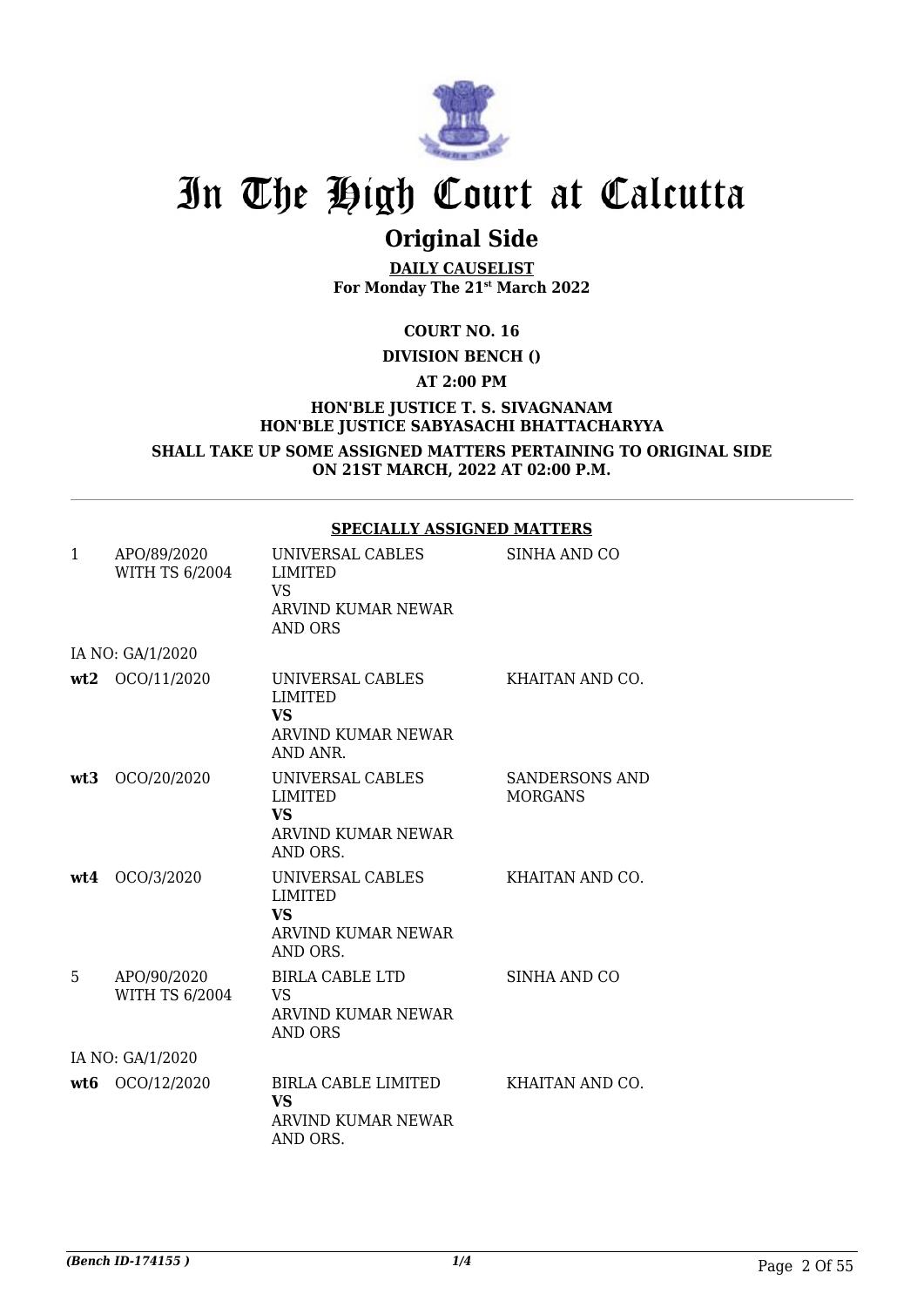| wt7 | OCO/21/2020                          | BIRLA CABLE LIMITED<br><b>VS</b><br>ARVIND KUMAR NEWAR<br>AND ORS.                        | <b>SANDERSONS AND</b><br><b>MORGANS</b> |
|-----|--------------------------------------|-------------------------------------------------------------------------------------------|-----------------------------------------|
| wt8 | OCO/4/2020                           | <b>BIRLA CABLE LIMITED</b><br><b>VS</b><br>ARVIND KUMAR NEWAR<br>AND ORS.                 | KHAITAN AND CO.                         |
| 9   | APO/91/2020<br><b>WITH TS 6/2004</b> | VINDHYA TELELINKS LTD<br><b>VS</b><br>ARVIND KUMAR NEWAR<br><b>AND ORS</b>                | SINHA AND CO                            |
|     | IA NO: GA/1/2020, GA/2/2021          |                                                                                           |                                         |
|     | wt10 OCO/13/2020                     | VINDHYA TELELINKS<br><b>LIMITED</b><br><b>VS</b><br><b>ARVIND KUMAR NEWAR</b><br>AND ORS. | KHAITAN AND CO.                         |
|     | wt11 OCO/22/2020                     | <b>VINDHYA TELELINKS</b><br>LIMITED<br><b>VS</b><br>ARVIND KUMAR NEWAR<br>AND ORS.        | SANDERSONS AND<br><b>MORGANS</b>        |
|     | wt12 OCO/5/2020                      | VINDHYA TELELINKS<br><b>LIMITED</b><br><b>VS</b><br>ARVIND KUMAR NEWAR<br>AND ORS.        | KHAITAN AND CO.                         |
| 13  | APO/92/2020<br><b>WITH TS 6/2004</b> | HARSH VARDHAN LODHA<br><b>VS</b><br>ARVIND KUMAR NEWAR<br><b>AND ORS</b>                  | FOX AND MANDAL                          |
|     |                                      | IA NO: GA/1/2020, GA/2/2020, GA/3/2020, GA/4/2021, GA/5/2021                              |                                         |
|     | wt14 OCO/14/2020                     | HARSH VARDHAN LODHA<br>VS<br>ARVIND KUMAR NEWAR<br>AND ORS.                               | KHAITAN AND CO.                         |
|     | wt15 OCO/23/2020                     | HARSH VARDHAN LODHA<br><b>VS</b><br>ARVIND KUMAR NEWAR<br>AND ORS.                        | SANDERSONS AND<br><b>MORGANS</b>        |
|     | wt16 OCO/6/2020                      | HARSH VARDHAN LODHA<br><b>VS</b><br><b>ARVIND KUMAR NEWAR</b><br>AND ORS.                 | KHAITAN AND CO.                         |
| 17  | APO/94/2020<br><b>WITH TS 6/2004</b> | MEENAKSHI PERIWAL<br>VS.<br>ARVIND KUMAR NEWAR<br>AND ORS.                                | <b>FOX AND MANDAL</b>                   |
|     | IA NO: GA/1/2020                     |                                                                                           |                                         |
|     | wt18 OCO/15/2020                     | MEENAKSHI PERIWAL<br>VS<br>ARVIND KUMAR NEWAR<br>AND ORS.                                 | KHAITAN AND CO.                         |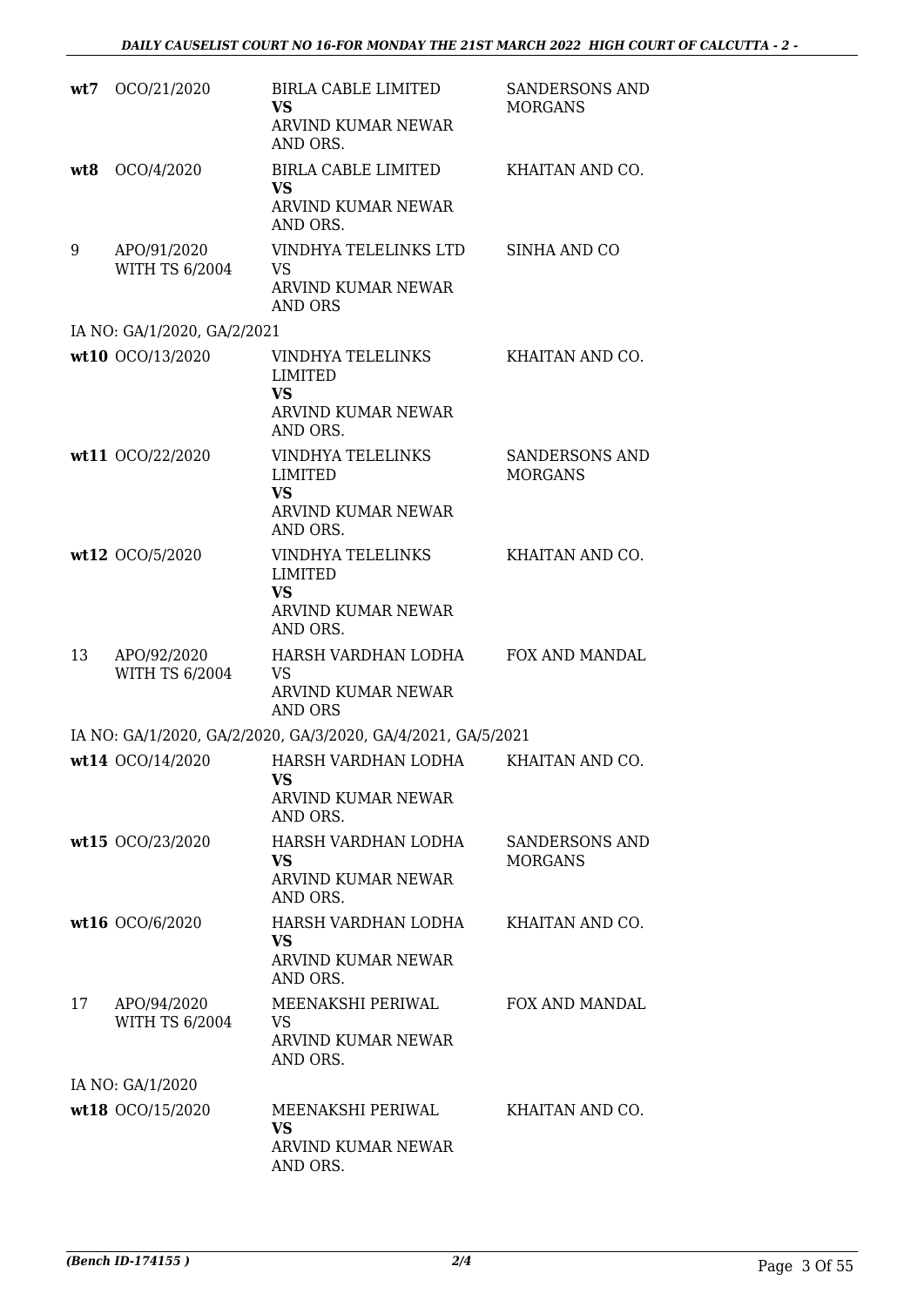|    | wt19 OCO/24/2020                     | MEENAKSHI PERIWAL<br><b>VS</b><br>ARVIND KUMAR NEWAR<br>AND ORS.                          | <b>SANDERSONS AND</b><br><b>MORGANS</b> |
|----|--------------------------------------|-------------------------------------------------------------------------------------------|-----------------------------------------|
|    | wt20 OCO/7/2020                      | MEENAKSHI PERIWAL<br><b>VS</b><br>ARVIND KUMAR NEWAR<br>AND ORS.                          | KHAITAN AND CO.                         |
| 21 | APO/95/2020<br><b>WITH TS 6/2004</b> | <b>BIRLA CORPORATION</b><br>LIMITED<br><b>VS</b><br>ARVIND KUMAR NEWAR<br>AND ORS.        | SINHA AND CO.                           |
|    | IA NO: GA/1/2020                     |                                                                                           |                                         |
|    | wt22 OCO/16/2020                     | <b>BIRLA CORPORATION</b><br><b>LIMITED</b><br><b>VS</b><br>ARVIND KUMAR NEWAR<br>ANR ORS. | KHAITAN AND CO.                         |
|    | wt23 OCO/25/2020                     | <b>BIRLA CORPORATION</b><br><b>LIMITED</b><br><b>VS</b><br>ARVIND KUMAR NEWAR<br>AND ORS. | <b>SANDERSONS AND</b><br><b>MORGANS</b> |
|    | wt24 OCO/8/2020                      | <b>BIRLA CORPORATION</b><br><b>LIMITED</b><br><b>VS</b><br>ARVIND KUMAR NEWAR<br>AND ORS. | KHAITAN AND CO.                         |
| 25 | APO/96/2020<br><b>WITH TS 6/2004</b> | SHREYAS MEDICAL<br><b>SOCIETY</b><br><b>VS</b><br>ARVIND KUMAR NEWAR<br><b>AND ORS</b>    | JASOJEET<br>MUKHERJEE                   |
|    | IA NO: GA/1/2020                     |                                                                                           |                                         |
|    | wt26 OCO/17/2020                     | SHREYAS MEDICAL<br><b>SOCIETY</b><br>VS<br>ARVIND KUMAR NEWAR<br>AND ORS.                 | KHAITAN AND CO.                         |
|    | wt27 OCO/27/2020                     | SHREYAS MEDICAL<br><b>SOCIETY</b><br><b>VS</b><br>ARVIND KUMAR NEWAR<br>AND ORS.          | SANDERSONS AND<br><b>MORGANS</b>        |
|    | wt28 OCO/9/2020                      | SHREYAS MEDICAL<br><b>SOCIETY</b><br><b>VS</b><br>ARVIND KUMAR NEWAR<br>AND ORS.          | KHAITAN AND CO.                         |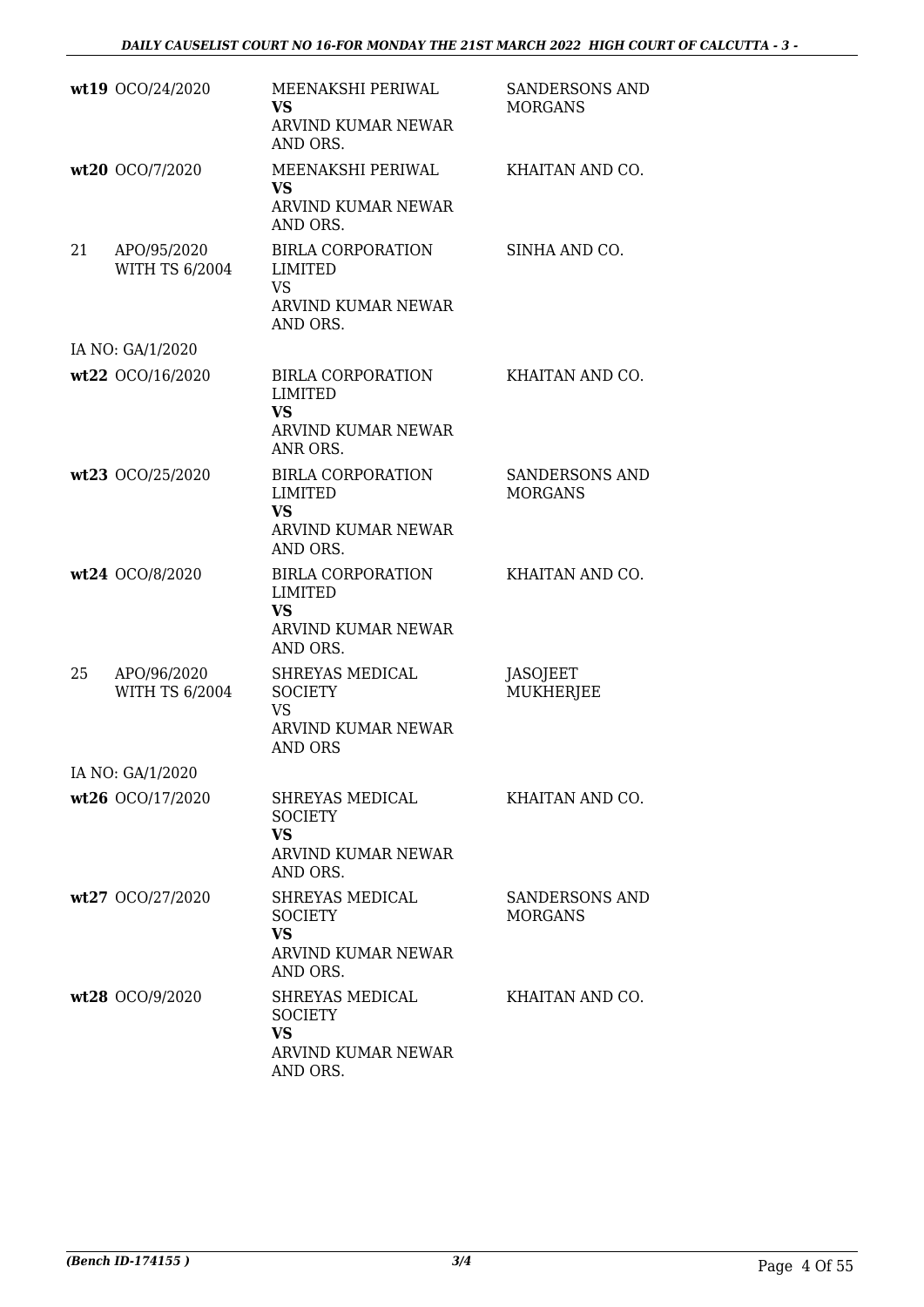| 29 | APO/98/2020<br><b>WITH TS 6/2004</b> | ADITYA VIKRAM LODHA<br>VS<br>ARVIND KUMAR NEWAR<br>AND ORS         | FOX AND MANDAL                   |
|----|--------------------------------------|--------------------------------------------------------------------|----------------------------------|
|    | IA NO: GA/1/2020                     |                                                                    |                                  |
|    | wt30 OCO/10/2020                     | ADITYA VIKRAM LODHA<br>VS.<br>ARVIND KUMAR NEWAR<br>AND ORS.       | KHAITAN AMD CO.                  |
|    | wt31 0CO/18/2020                     | ADITYA VIKRAM LODHA<br>VS.<br>ARVIND KUMAR NEWAR<br>AND ORS.       | KHAITAN AND CO.                  |
|    | wt32 OCO/26/2020                     | ADITYA VIKRAM LODHA<br><b>VS</b><br>ARVIND KUMAR NEWAR<br>AND ORS. | SANDERSONS AND<br><b>MORGANS</b> |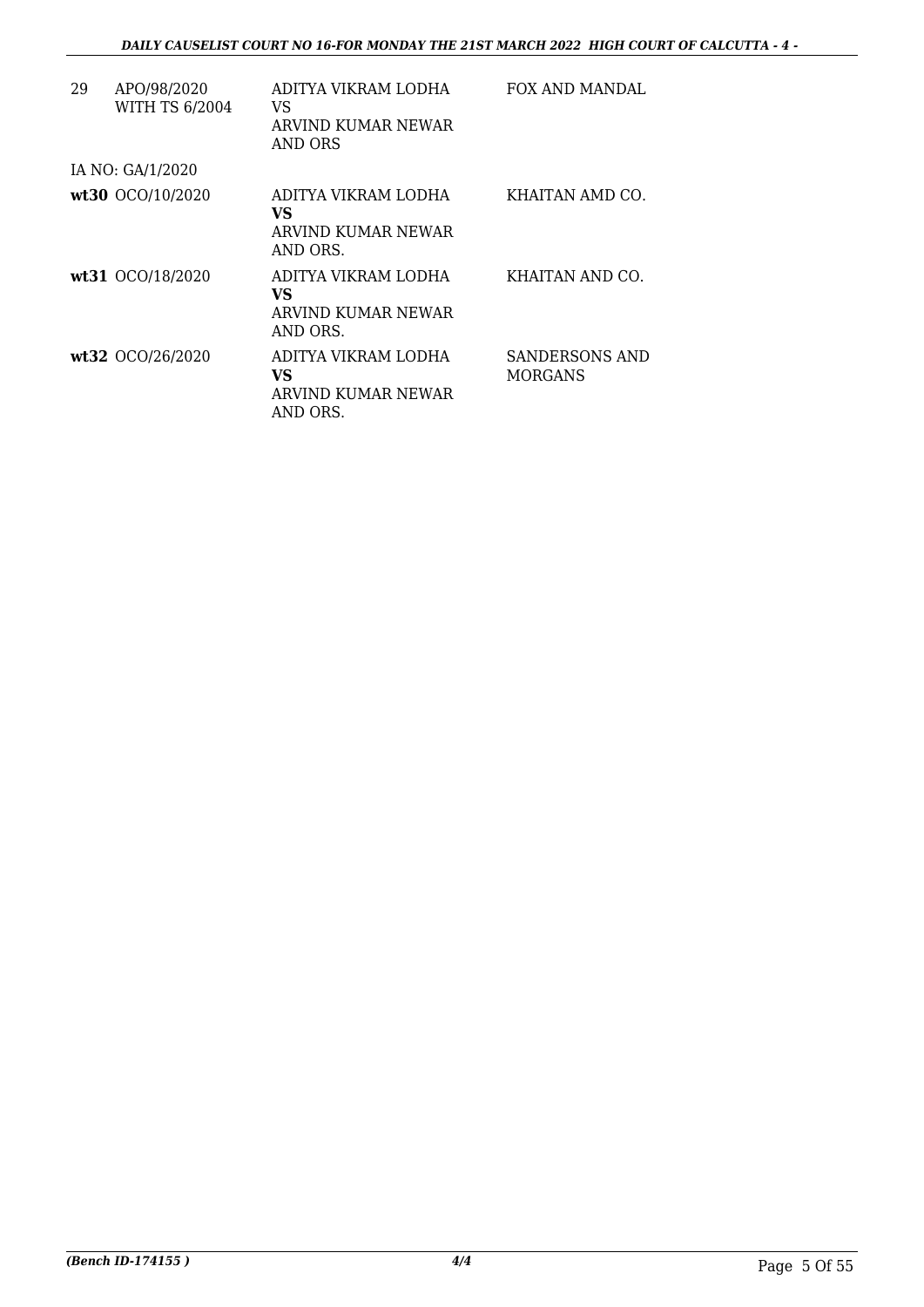

### **Original Side**

**DAILY CAUSELIST For Monday The 21st March 2022**

**COURT NO. 16**

**DIVISION BENCH (DB-II)**

**AT 10:30 AM**

**HON'BLE JUSTICE T. S. SIVAGNANAM HON'BLE JUSTICE HIRANMAY BHATTACHARYYA FROM 21ST MARCH, 2022(MONDAY) -**

#### **APPEAL FROM ORDER RELATING TO LABOUR UNDER GROUP-III AND APPLICATIONS CONNECTED THERETO;**

**APPEAL FROM ORDER RELATING TO REVENUE UNDER GROUP-IV & OTHER STATUTORY REVENUE APPEALS (EXCEPT LAND REVENUE) AND APPLICATIONS CONNECTED THERETO;**

**ALL MATTERS RELATED TO DIRECT AND INDIRECT TAXES (INCLUDING TAX TRIBUNAL MATTERS);**

**ALL INTRA COURT WRIT APPEALS WHERE THE JUDGMENTS/ ORDER OF THE OTHER HON'BLE JUDGES IN DIVISION BENCHES TAKING UP INTRA-COURT WRIT APPEALS ARE CHALLENGED.**

#### **NOTE: ON AND FROM 01.03.2022, ORIGINAL SIDE REGULAR BENCH MATTERS WILL BE TAKEN UP FIRST ON MONDAY AND FRIDAY FROM 10:30 A.M. TO RECESS. IF THE LIST IS EXHAUSTED THEN APPELLATE SIDE MATTERS WILL BE TAKEN UP.**

### **TO BE MENTIONED**

| 1 | ITAT/205/2017<br>[FOR CORRECTION] OF INCOME TAX 2, | PRINCIPAL COMMISSIONER<br>KOLKATA<br>VS<br>APEX ENTERPRISES (I)<br>LIMITED  | S. LAMBA | MS.SUTAPA<br>ROYCHOUDHURY         |  |
|---|----------------------------------------------------|-----------------------------------------------------------------------------|----------|-----------------------------------|--|
| 2 | ITAT/208/2017<br>[FOR CORRECTION] OF INCOME TAX-2, | PRINCIPAL COMMISSIONER<br><b>KOLKATA</b><br>VS<br>APEX ENTERPRISES (I) LTD. | S. LAMBA | MS. SUTAPA<br><b>ROYCHOUDHURY</b> |  |
|   | <b>CONTEMPT APPLICATION</b>                        |                                                                             |          |                                   |  |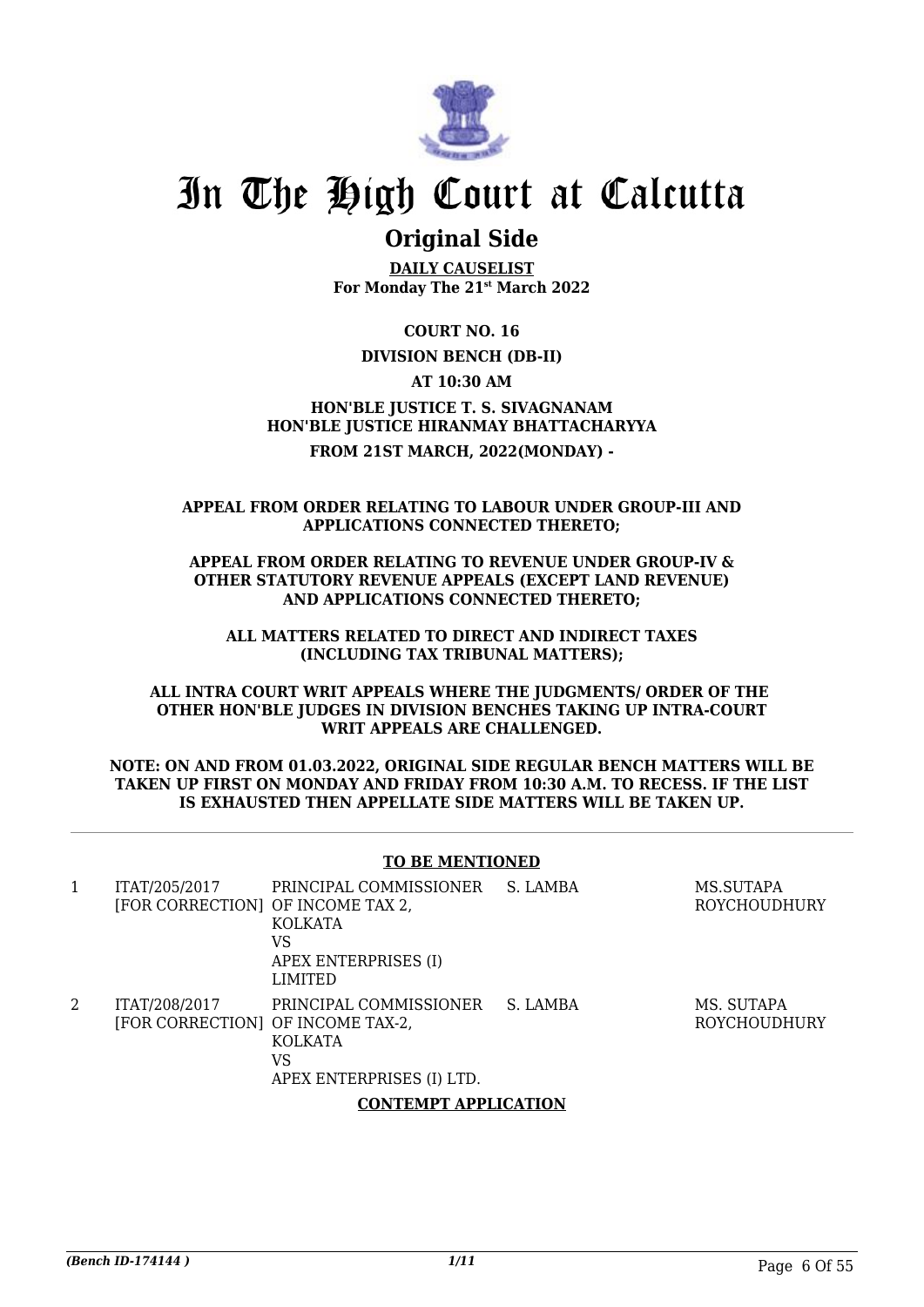ANURAG BAGARIA

| 3 | CC/8/2022 | VINOD KUMAR JAIN              |
|---|-----------|-------------------------------|
|   |           | VS                            |
|   |           | RAJESH JINDAL, PRINCIPAL      |
|   |           | COMMISSIONER OF               |
|   |           | <b>CUSTOMS (PORT) AND ORS</b> |
|   |           |                               |

IA NO: GA/1/2022

### **APPLICATION (ADJOURNED)**

| 4               | IA NO. GA/2/2021 | PRINCIPAL COMMISSIONER S.LAMBA<br>OF INCOME TAX-18,<br><b>KOLKATA</b>      | S.LAMBA                                    | <b>SUBASH AGARWAL</b><br>AND ASSOCIATES |
|-----------------|------------------|----------------------------------------------------------------------------|--------------------------------------------|-----------------------------------------|
|                 | In ITAT/102/2021 | Vs<br>PUNAM PARSURAMKA                                                     |                                            |                                         |
| 5               | IA NO. GA/1/2021 | PRINCIPAL COMMISSIONER<br>OF INCOME TAX-18,<br><b>KOLKATA</b>              | S.LAMBA<br>S.LAMBA                         | <b>SUBASH AGARWAL</b><br>AND ASSOCIATES |
|                 | In ITAT/102/2021 | Vs<br>PUNAM PARSURAMKA                                                     |                                            |                                         |
| 6               | IA NO. GA/1/2021 | PRINCIPAL COMMISSIONER S.LAMBA<br>OF INCOME TAX-18,<br><b>KOLKATA</b>      | S.LAMBA                                    |                                         |
|                 | In ITAT/159/2021 | Vs<br>SMT. PRACHI PODDAR                                                   |                                            |                                         |
| $7\phantom{.0}$ | IA NO. GA/2/2021 | PRINCIPAL COMMISSIONER S.LAMBA<br>OF INCOME TAX-18,<br><b>KOLKATA</b>      | S.LAMBA                                    |                                         |
|                 | In ITAT/159/2021 | Vs<br>SMT. PRACHI PODDAR                                                   |                                            |                                         |
| 8               | IA NO. GA/1/2021 | PRINCIPAL COMMISSIONER S.LAMBA<br>OF INCOME TAX-1,<br><b>KOLKATA</b>       | S.LAMBA                                    |                                         |
|                 | In ITAT/167/2021 | Vs<br>M/S. BATA INDIA LIMITED                                              |                                            |                                         |
| 9               | IA NO. GA/2/2021 | PRINCIPAL COMMISSIONER S.LAMBA<br>OF INCOME TAX-1,<br><b>KOLKATA</b>       | S.LAMBA                                    |                                         |
|                 | In ITAT/167/2021 | Vs<br>M/S. BATA INDIA LIMITED                                              |                                            |                                         |
|                 |                  | <b>FOR ADMISSION</b>                                                       |                                            |                                         |
| 10              | IA NO. GA/2/2021 | <b>COMMISSIONER OF</b><br>CENTRAL EXCISE, HALDIA<br><b>COMMISSIONERATE</b> | <b>SUKALPA SEAL</b><br><b>SUKALPA SEAL</b> |                                         |
|                 | In CEXA/25/2021  | Vs<br>M/S. TATA STEEL LIMITED<br>(BEARING DIVISION)                        |                                            |                                         |
| 11              | IA NO. GA/2/2021 | PRINCIPAL COMMISIONER<br>OF INCOME TAX CENTRAL 1<br><b>KOLKATA</b>         | S LAMBA<br><b>SLAMBA</b>                   | SWAPNA DAS,<br>SIDDHARTHA DAS           |
|                 | In ITAT/29/2021  | Vs<br>M/S SHALIMAR PELLET<br><b>FEEDS LIMITED</b>                          |                                            |                                         |
| 12              | IA NO. GA/2/2021 | PRINCIPAL COMMISSIONER<br>OF INCOME TAX, ASANSOL<br>Vs                     | S LAMBA<br><b>SLAMBA</b>                   |                                         |
|                 | In ITAT/51/2021  | SK ABDUL SABIR                                                             |                                            |                                         |